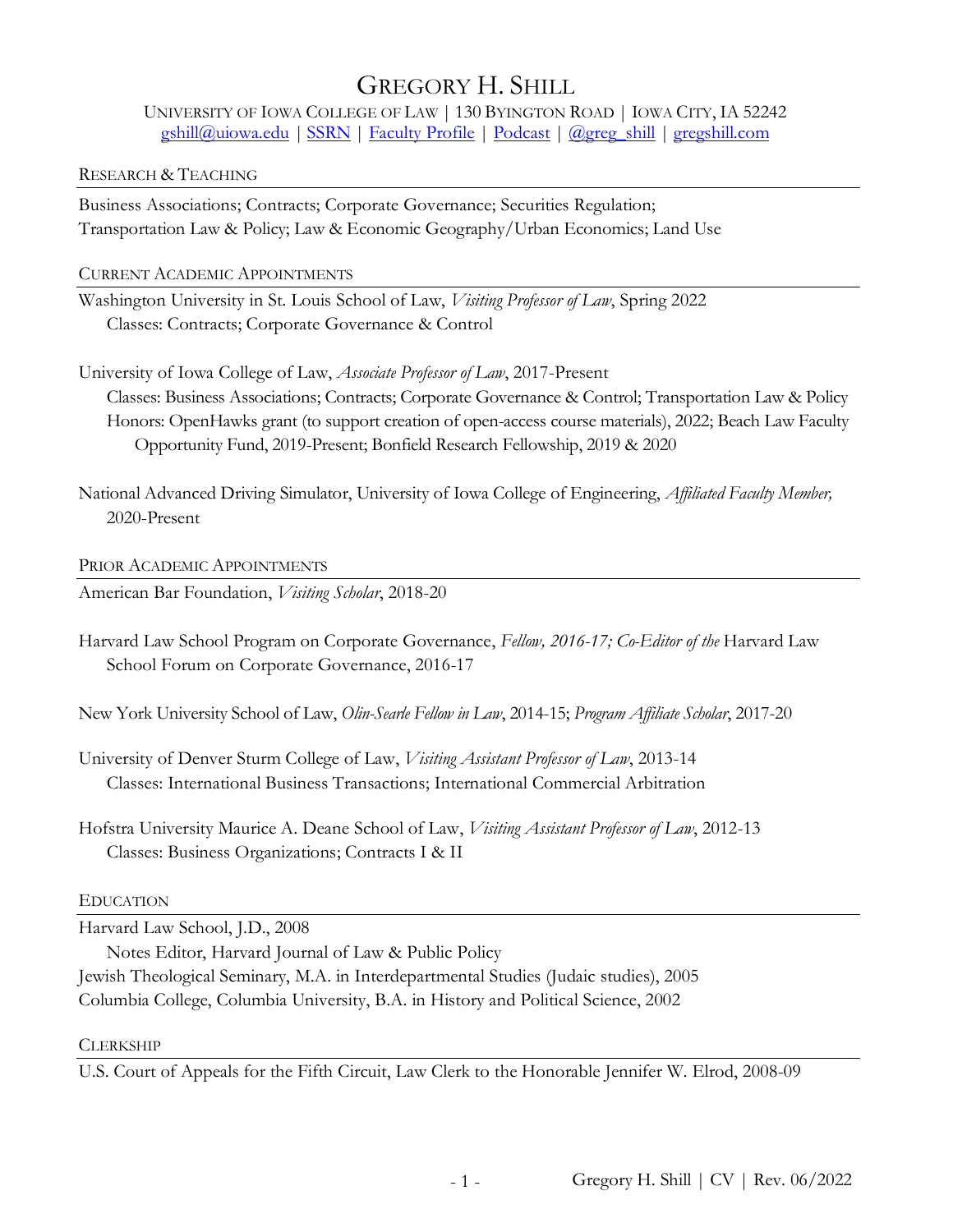NOTABLE PRACTICE & POLICY EXPERIENCE

Cadwalader, Wickersham & Taft LLP, Corporate Associate, New York, NY, 2015-16 Gibson, Dunn & Crutcher LLP, Litigation Associate, New York, NY & London, UK, 2009-12 U.S. House of Representatives, Legislative Assistant to Rep. Tom Lantos, Washington, DC, 2002-03

#### PUBLICATIONS

*The Geography of Human Capital Management*, 77 Business Lawyer \_\_ (forthcoming 2022) (invited Symposium article)

*Diversity, ESG, and Latent Board Power*, 46 Delaware Journal of Corporate Law 255 (2022) (with Matthew Strand) [\(link\)](https://papers.ssrn.com/sol3/papers.cfm?abstract_id=3917521)

*The Puzzle and Persistence of Biglaw Clustering*, 23 Theoretical Inquiries in Law 187 (2022) (peer reviewed) (invited Symposium article) [\(link\)](https://papers.ssrn.com/sol3/papers.cfm?abstract_id=3760779)

Featured in the *American Lawyer* [\(link\)](https://www.law.com/americanlawyer/2021/06/14/skepticism-remains-over-big-laws-remote-work-flexibility/?region=/international-edition/region/asia-pacific/)

*Rewriting Our Nation's Deadly Traffic Manual*, 135 Harvard Law Review Forum 1 (2021) (with Sara Bronin) [\(link\)](https://harvardlawreview.org/2021/10/rewriting-our-nations-deadly-traffic-manual/)

*The Future of Law and Transportation*, 106 Iowa Law Review 2107 (2021) (essay in Symposium I organized) [\(link\)](https://ilr.law.uiowa.edu/print/volume-106-issue-5/the-future-of-law-and-transportation/)

*Congressional Securities Trading*, 96 Indiana Law Journal 313 (2020) [\(link\)](http://ssrn.com/abstract=3570314) Feat.: ProfessorBainbridge.com [\(link\)](https://lawprofessors.typepad.com/securities/2021/03/shill-on-congressional-securities-trading.html), Business Law Prof Blog [\(link1,](https://lawprofessors.typepad.com/business_law/2020/04/new-paper-congressional-securities-trading.html) [link2\)](https://lawprofessors.typepad.com/business_law/2021/08/congressional-securities-trading-senator-pauls-tardy-trade-disclosure.html), Securities Law Prof Blog (link) Interviews on the Ipse Dixit Legal Scholarship Podcast [\(link\)](https://andrewkjennings.com/2020/03/23/special-series-on-the-2020-crisis/) & Business Scholarship Podcast (link)

- *The Independent Board as Shield*, 77 Washington & Lee Law Review 1811 (2020) [\(link\)](https://scholarlycommons.law.wlu.edu/wlulr/vol77/iss4/8/) Featured on Business Law Prof Blog [\(link\)](https://lawprofessors.typepad.com/business_law/2021/03/director-independence-as-a-double-edged-sword.html)
- *Should Law Subsidize Driving?*, 95 New York University Law Review 498 (2020) [\(link\)](https://www.nyulawreview.org/issues/volume-95-number-2/should-law-subsidize-driving/) Reviewed on Property Jotwell (The Journal of Things We Like (Lots)) [\(link\)](https://property.jotwell.com/did-you-know-that-youre-paying-part-of-the-cost-of-my-car/); selected for Northwestern-Penn-Stanford Junior Faculty Forum for Law & STEM; featured in The Atlantic, Politico, and other popular media (sample [link\)](https://plu.mx/ssrn/a/news?ssrn_id=3345366); interviews on a variety of TV, radio, podcasts and other channels [\(link\)](https://papers.ssrn.com/sol3/papers.cfm?abstract_id=3345366); 7,800+ downloads on SSRN (link)
- *The Golden Leash and the Fiduciary Duty of Loyalty*, 64 UCLA Law Review 1246 (2017) (*link*) Finalist, 2017 Corporate Governance Symposium Best Paper Award, John L. Weinberg Center for Corporate Governance at the University of Delaware Lerner College of Business & Economics

*Boilerplate Shock: Sovereign Debt Contracts as Incubators of Systemic Risk*, 89 Tulane Law Review 751 (2015) [\(link\)](https://ssrn.com/abstract=2403695)

*Ending Judgment Arbitrage: Jurisdictional Competition and the Enforcement of Foreign Money Judgments in the United States,* 54 Harvard International Law Journal 459 (2013) [\(link\)](https://harvardilj.org/wp-content/uploads/sites/15/2013/10/HILJ_54-2_Shill.pdf)

The journal and Opinio Juris co-hosted an online symposium on this Article [\(link](http://opiniojuris.org/2014/04/02/hilj-online-symposium-greg-shill-responds-christopher-whytock/) to my contribution)

Comment, *Enemy Combatants and a Challenge to the Separation of War Powers in* Al-Marri v. Wright, 31 Harvard Journal of Law & Public Policy 393 (2008) [\(link\)](https://ssrn.com/abstract=1026727)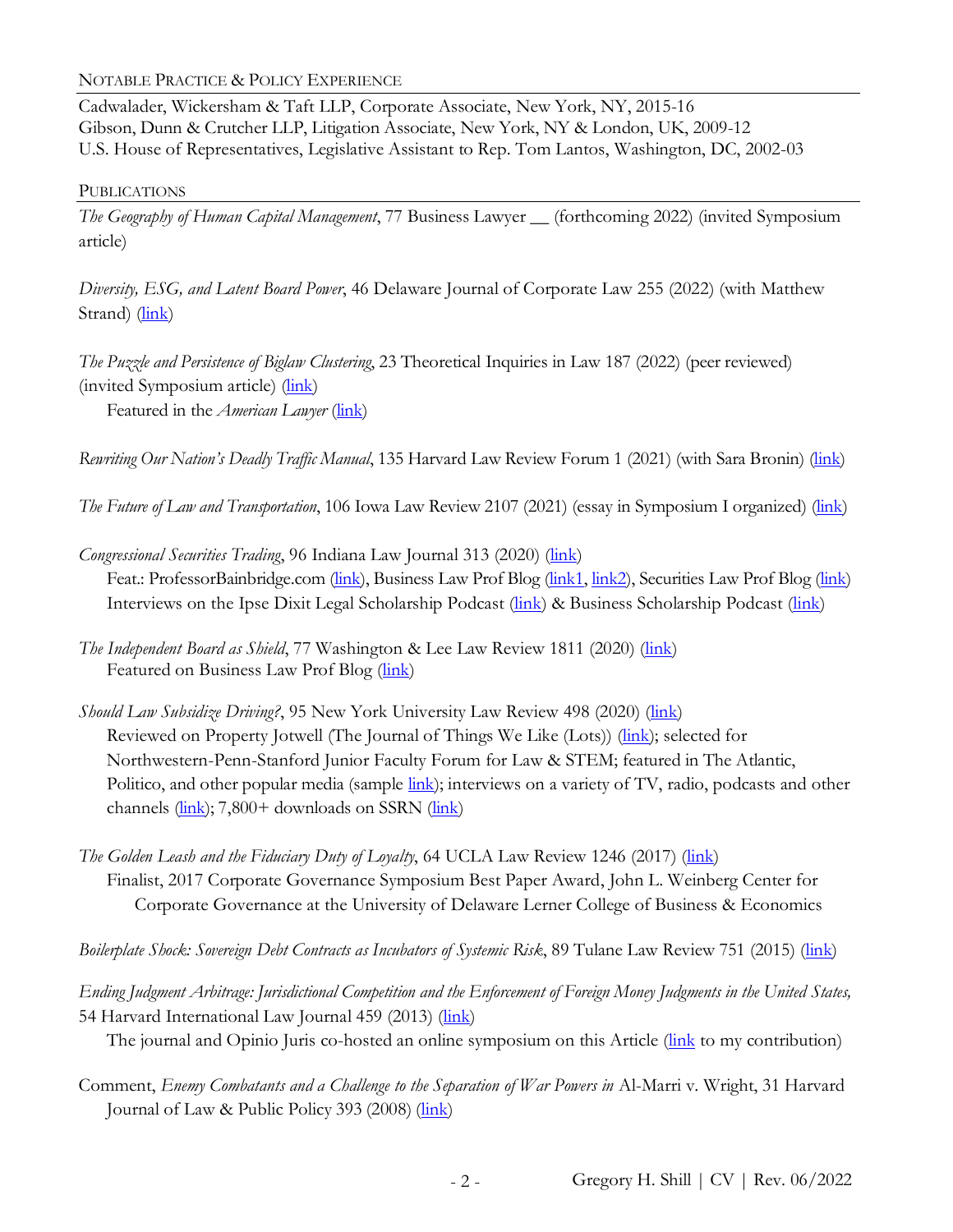*Regulating the Pedestrian Safety Crisis*

*Transportation and the Dead Hand: Law as an Obstacle to Transportation Reform* (with Jonathan Levine)

*The Social Costs of Dual-Class Stock*

*Corporate Governance in Spatial Equilibrium*

Transportation book project

COMMENTS FILED ON FEDERAL RULEMAKINGS

Public Comment on Request for Comments on the National Highway Traffic Safety Administration's New Car Assessment Program; Docket ID: NHTSA-2021-0002-0482, filed May 25, 2022 [\(link\)](https://papers.ssrn.com/sol3/papers.cfm?abstract_id=4120803)

Public Comment on Proposed Revisions to the Manual on Uniform Traffic Control Devices for Streets and Highways; Revision Docket ID: FHWA-2020-0001 Regulation Identifier Number (RIN) 2125- AF85, filed May 14, 2021 (with Sara Bronin) [\(link\)](https://papers.ssrn.com/sol3/papers.cfm?abstract_id=3846597)

SHORTER WORKS

*How Vehicular Intimidation Became the Norm*, The Atlantic, November 3, 2020 (*link*)

*Congressional Securities Trading*, Harvard Law School Forum on Corporate Governance, April 23, 2020 [\(link\)](https://corpgov.law.harvard.edu/2020/04/23/congressional-securities-trading/)

*Fostering Micromobility: Changing A System That Compels Americans To Drive*, CoMotion News: Mobility Perspectives, April 22, 2020 [\(link\)](https://comotionnews.com/2020/04/22/fostering-micromobility-changing-a-system-that-compels-americans-to-drive/)

*Americans Shouldn't Have to Drive, but the Law Insists on It*, The Atlantic, July 9, 2019 [\(link\)](https://www.theatlantic.com/ideas/archive/2019/07/car-crashes-arent-always-unavoidable/592447/)

*The Golden Leash and the Fiduciary Duty of Loyalty*, Harvard Law School Forum on Corporate Governance, November 7, 2017 [\(link\)](http://corpgov.law.harvard.edu/2017/11/08/the-golden-leash-and-the-fiduciary-duty-of-loyalty/)

*Unsafe Streets' New Liability*, 2 Vision Zero Cities: International Journal of Traffic Safety Innovation 37  $(2017)$  (invited)  $(\frac{link}{\ell})$ 

*Does the Fed Have the Legal Authority to Buy Equities?*, Confessions of a Supply-Side Liberal (economics blog), March 2015 (invited) [\(link\)](https://papers.ssrn.com/sol3/papers.cfm?abstract_id=2882932)

*Erosion of the Fiduciary-Duty Requirement in Insider-Trading Actions*, 20 Securities Litigation Journal 12 (2010) (with Joel Cohen and Mary Kay Dunning) (*link*)

GRANT-SUPPORTED WORK

Centers for Disease Control & Prevention, *Impact of State Driver Licensing Policies on Older Driver Crash Involvement Rates* Project status: approved and forthcoming Project period: August 1, 2022-July 31, 2024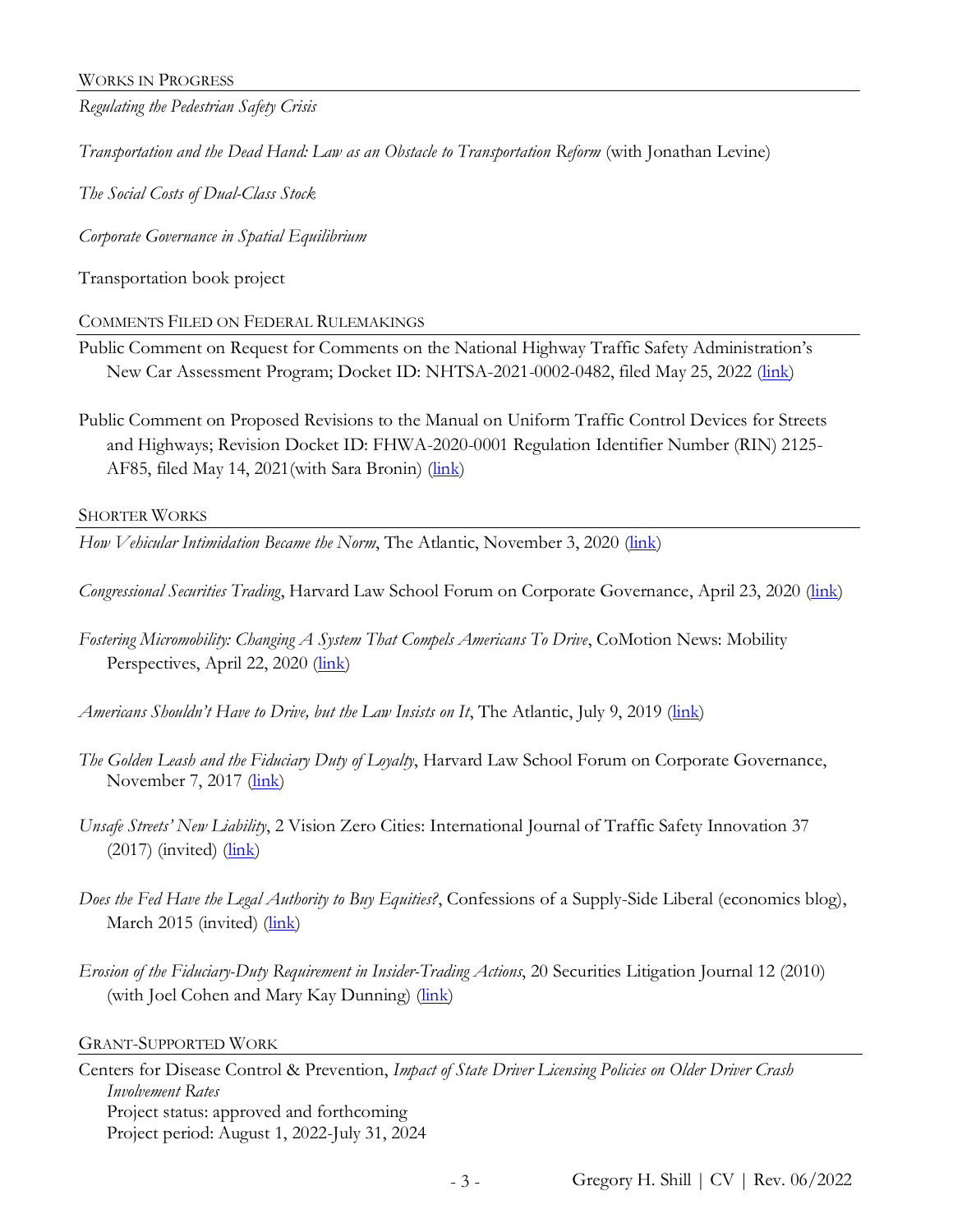Total team award amount, my percent effort, and duration: \$420,148, 5% effort, 24 months Role: Co-Investigator (PI: Cara Hamann, University of Iowa College of Public Health)

CITATIONS BY COURTS & JUDGES

*The Golden Leash and the Fiduciary Duty of Loyalty*, 64 UCLA Law Review 1246 (2017) Leo E. Strine, Jr., *Who Bleeds When the Wolves Bite?: A Flesh-and-Blood Perspective on Hedge Fund Activism and Our Strange Corporate Governance System*, 126 Yale Law Journal 1870, 1970 n.114 (2017)

*Ending Judgment Arbitrage: Jurisdictional Competition and the Enforcement of Foreign Money Judgments in the United States*, 54 Harvard International Law Journal 459 (2013)

*Bluebell Business Limited v. Jones*, 2018 WL 3740694, \*5 n.4 & \*8 (D. Md. Aug. 7, 2018) *Standard Chartered Bank v. Ahmad Hamad Al Gosaibi & Bros.*, 99 A.3d 936, 945 n.19 (Pa. Super. Ct. 2014)

ACADEMIC PRESENTATIONS OF WORKS IN PROGRESS OR PUBLISHED IN 2020 OR LATER

Transportation book project (in progress)

Washington University in St. Louis School of Law Faculty Workshop, February 2022

*The Social Costs of Dual-Class Stock* (in progress)

Law & Society Global Annual Meeting, July 2022 (upcoming) Junior Business Law Colloquium, University of Southern California Gould School of Law, July 2021 University of Iowa College of Law Junior Faculty Workshop, April 2021

*Corporate Governance in Spatial Equilibrium* (in progress)

University of Iowa College of Law Summer Workshop, July 2021 University of Michigan Junior Scholars Conference, April 2020 BYU Law School Winter Deals Conference, March 2020 AALS Annual Meeting, Section on Business Associations, New Voices in Business Law, January 2020 University of Iowa College of Law Junior Faculty Workshop, December 2019 State & Local Government Law WIP Conference, University of Virginia Law School, September 2019 Junior Business Law Colloquium, University of Colorado Law School, July 2019 National Business Law Scholars Conference, UC Berkeley School of Law, June 2019

- *The Geography of Human Capital Management*, 77 Business Lawyer \_\_ (forthcoming 2022) AALS Annual Meeting, Section on Securities Regulation (main panel), January 2022 The ESG Movement: Law, Economics and Values, New York University School of Law/American Bar Association/*Business Lawyer* Symposium, October 2021
- *The Puzzle and Persistence of Biglaw Clustering*, 23 Theoretical Inquiries in Law 187 (2022) Theoretical Inquiries in Law Symposium on "The Global Law Market," Tel Aviv University Buchmann Faculty of Law, January 2021 University of Iowa College of Law Summer Workshop, July 2020
- *Rewriting Our Nation's Deadly Traffic Manual*, 135 Harvard Law Review Forum 1 (2021) (with Sara Bronin) Hofstra University Maurice A. Deane School of Law Faculty Workshop, February 2022 Brooklyn Law School Faculty Workshop, September 2021

*Congressional Securities Trading*, 96 Indiana Law Journal 313 (2020)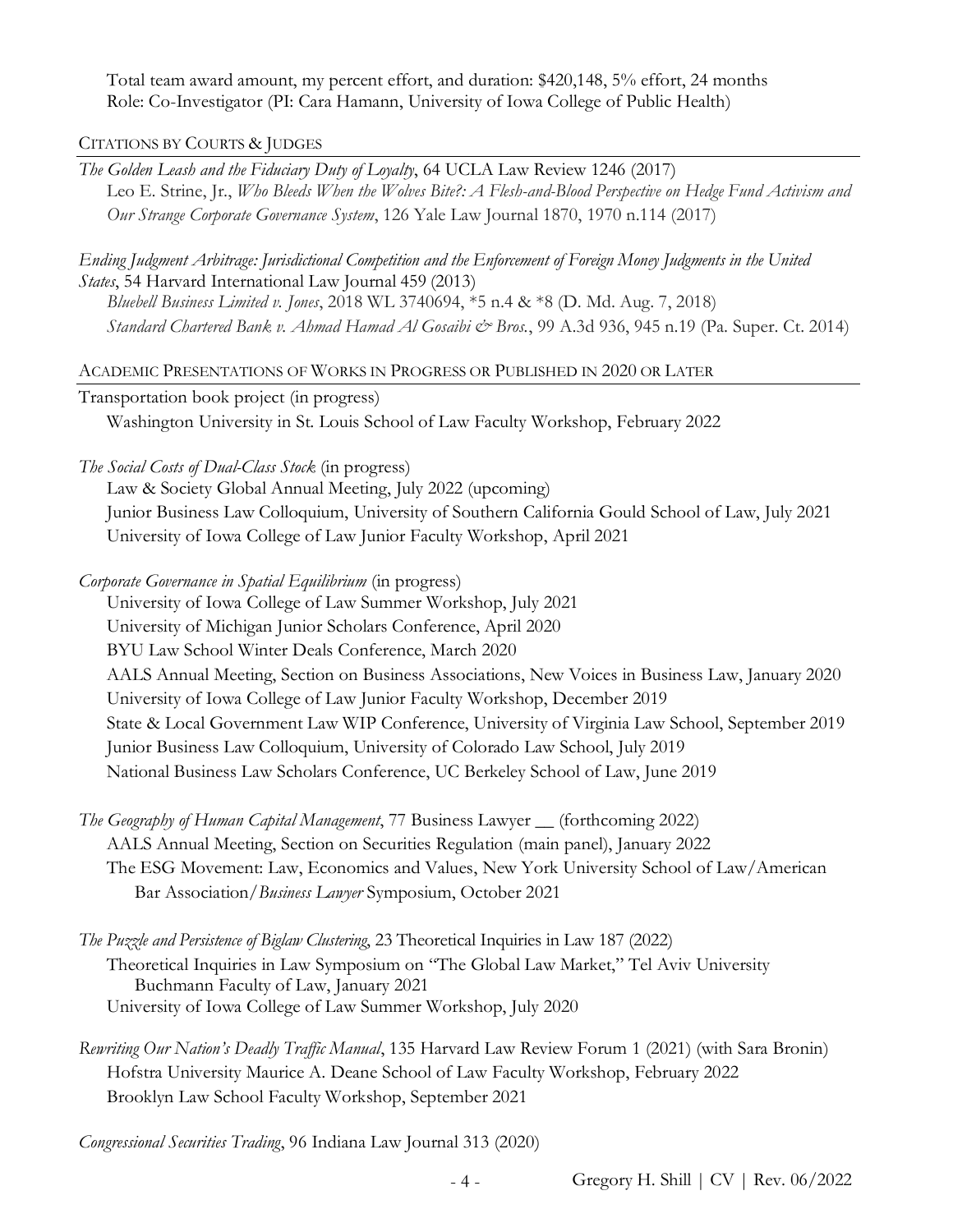University of Iowa College of Law Junior Faculty Workshop, April 2020 University of California, Hastings, Workshop in Law, Business & Economics, April 2020

*The Independent Board as Shield*, 77 Washington & Lee Law Review 1811 (2020) University of Chicago Law School Legal Scholarship Workshop, December 2019 University of Iowa College of Law Faculty Workshop, November 2019 Junior Business Law Colloquium, University of Colorado Law School, July 2018 National Business Law Scholars Conference, University of Georgia School of Law, June 2018 American Law & Economics Association Annual Meeting, BU School of Law, May 2018 University of Kentucky College of Law Visiting Faculty Speaker Series, April 2018 Tulane University Law School & Murphy Institute Workshop on Regulation, March 2018 BYU Law School Winter Deals Conference, March 2018 BYU Law School Rocky Mountain Junior Scholars Forum, November 2017 University of Chicago Law School Legal Scholarship Workshop, November 2017

*Should Law Subsidize Driving?*, 95 New York University Law Review 498 (2020) University of Michigan Undergraduate American Culture Class, Guest Lecture, March 2021 UCLA Undergraduate History Class, Guest Lecture, February 2021 American Bar Foundation, November 2020 University of Michigan Law School, Law & Mobility Program, November 2020 University of Illinois at Chicago College of Urban Planning, Guest Lecture, April 2020 Stanford Law School, Stanford Environmental Law Society, March 2020 University of Pennsylvania Carey Law School, American Constitution Society, November 2019 University of Pennsylvania School of City & Regional Planning, Guest Lecture, November 2019 Wayne State University Law School Gershenson Faculty Workshop, November 2019 University of Illinois at Chicago College of Urban Planning Friday Forum, October 2019 University of Iowa College of Public Health, Guest Lecture, October 2019 Road Safety & Simulation (peer-reviewed international transportation conference), October 2019 Northwestern-Penn-Stanford Junior Faculty Forum for Law & STEM, September 2019 University of Iowa College of Law, Innovation, Business, and Law Center, September 2019 University of Iowa College of Law Faculty Workshop, April 2019 Hofstra University Maurice A. Deane School of Law Faculty Workshop, February 2019 Northwestern University Pritzker School of Law Legal Scholarship Workshop, November 2018 University of Chicago Law School Legal Scholarship Workshop, November 2018 Celebrating Commons Scholarship, Georgetown University Law Center, October 2018 State & Local Government Law WIP Conference, Fordham Law School, September 2018 Southeastern Association of Law Schools Annual Meeting, New Scholars Workshop, August 2018 University of Iowa College of Law Junior Faculty Workshop, March 2018

#### SELECTED INVITED ACADEMIC TALKS ON LAW & TRANSPORTATION

University of Iowa College of Public Health, Guest Lecture, March 2022 University of Pennsylvania Journal of Law & Social Change Sparer Symposium, February 2022 [\(link\)](https://www.youtube.com/watch?v=4kg7h4V96S4&t=28s) Rural Reconciliation Project, University of Nebraska College of Law, January 2022 [\(link\)](https://www.ruralreconcile.org/ruralreview/shill-transportation)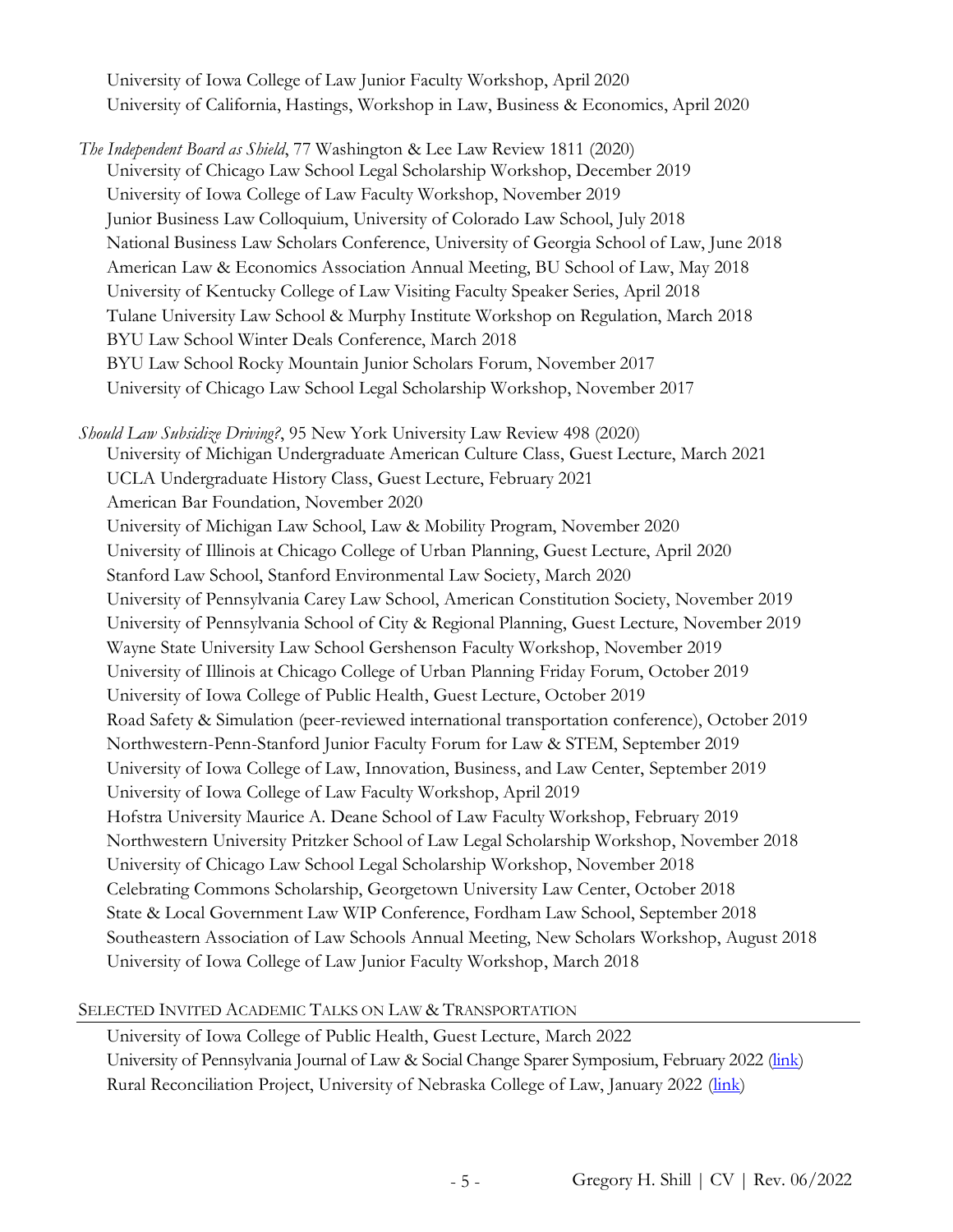#### SELECTED ADDITIONAL WORKSHOPS

- Faculty Organizer, Iowa Law Review Symposium: The Future of Law & Transportation, November 2020 (first-of-its-kind conference featuring academics from multiple disciplines and a former U.S. Secretary of Transportation; 300+ public participants) ( $\frac{\ln k}{\ln k}$  to info) ( $\frac{\ln k}{\ln k}$  to symposium issue)
- Participant, Open Knowledge Network for Transportation Equity in the Era of Driverless Vehicles, University of Michigan, November 2019

Commenter, Rethinking the Shareholder Franchise, University of Wisconsin Law School, September 2019

Convener, Corporate Governance Discussion Group, SEALS Annual Meeting, August 2018

## CONTINUING LEGAL EDUCATION PRESENTATIONS

Panelist, Coalition of Women's Initiatives in Law, The Future of Flexibility: The New Era of Legal Services for Client Service, Collaboration & Remote Work, September 2021

## MEDIA APPEARANCES

Commentary on transportation, cities, corporate governance, and securities regulation in The New York Times, Wall Street Journal, Washington Post, NPR, NBC, CNBC, Bloomberg CityLab, etc. [\(link\)](https://gregshill.wordpress.com/media/).

## PODCAST & OTHER LONGFORM INTERVIEWS

Interviews on transportation, cities, corporate governance, and securities regulation in various media [\(link\)](https://gregshill.wordpress.com/interviews/).

I co-host the scholarship podcast, *Densely Speaking: Conversations About Cities, Economics & Law* with Jeff Lin, an economist at the Federal Reserve Bank of Philadelphia [\(link\)](http://www.denselyspeaking.com/).

# SELECTED VIDEO & RADIO INTERVIEWS

NBC News Think, *Public Policy Worships the Automobile—and We Pay the Price*, October 11, 2019 [\(link\)](https://www.nbcnews.com/think/video/public-policy-worships-the-automobile-and-we-pay-the-price-71086149892)

Think (radio show), KERA Dallas/Fort Worth (broadcast live on NPR stations in Texas and released as a podcast), *Buckle Up: It's the Law*, July 15, 2019 (*link*)

# SELECTED INVITED PUBLIC TALKS ON LAW & TRANSPORTATION

- Delaware Valley Regional Planning Commission (Philadelphia-area Metropolitan Planning Organization) Regional Safety Task Force, Traffic Safety Culture and the Law, *Secondhand Driving and the Law: How Compulsory Exposure to Cars Has Undermined Public Health*, October 2020
- Institute for Health Promotion Research, University of Texas Health San Antonio, *Salud America!* Workgroup on Innovations in Transportation Equity for Latino Communities, *Secondhand Driving and the Law: How Compulsory Exposure to Cars Has Undermined Public Health*, May 2020
- Keynote, Des Moines Metropolitan Planning Organization Tomorrow Plan Speaker Series, *Americans Shouldn't Have to Drive, but the Law Insists on It, May 2020 [\(link](https://tomorrowplanspeakerseries.org/greg-shill/) to video recording)*
- Urban Environmentalists & YIMBY Action, *How the Car Lobby Rewrote Our Laws and How We Can Reclaim Our Cities for People*, San Francisco, CA, March 2020 (*link* to audio recording)